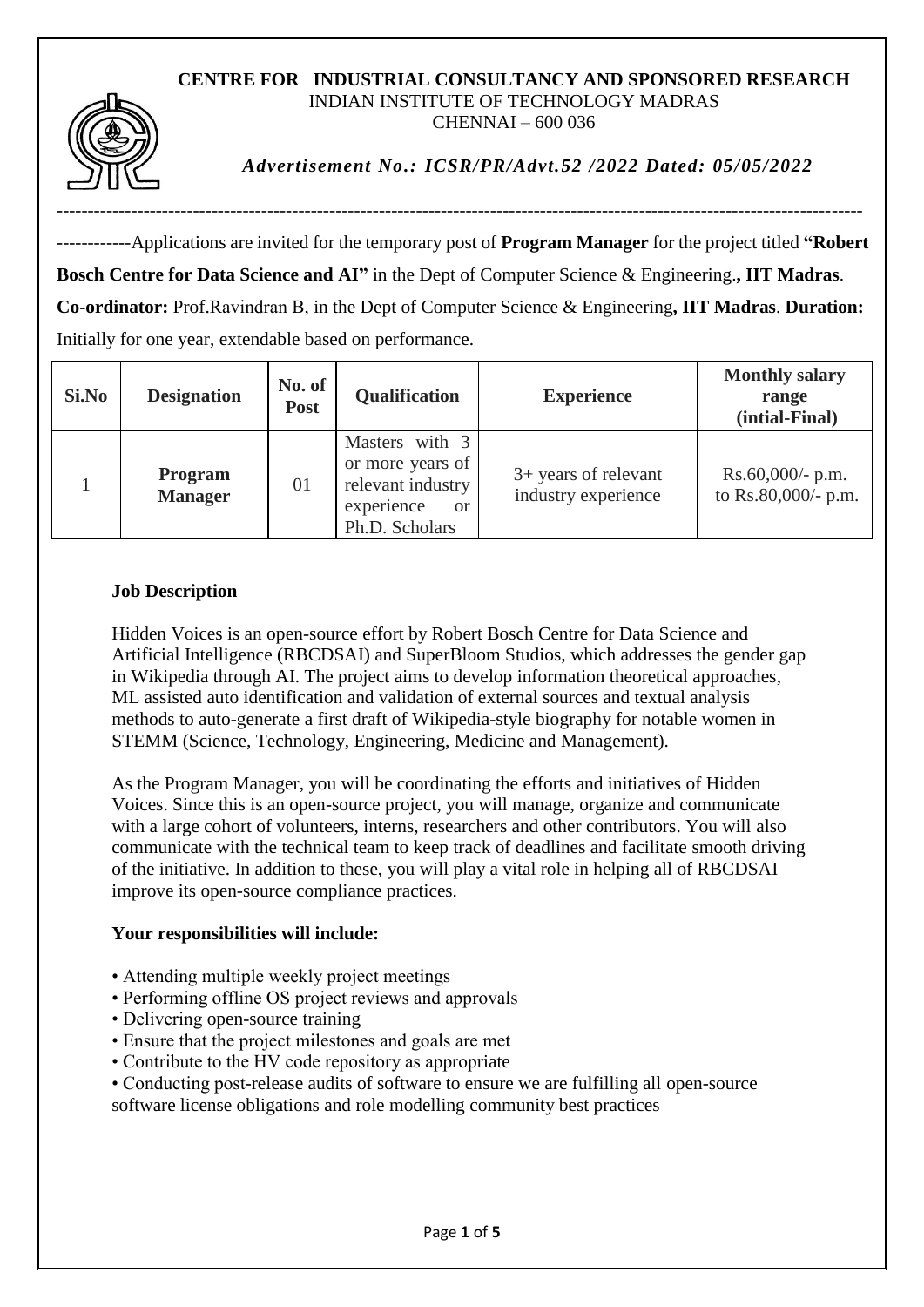# **Qualifications**

You must have the below minimum qualifications to be initially considered for this position. Preferred qualifications are added advantage for selection. Experience listed below would be obtained through a combination of your degree, research and or relevant previous job and or internship experiences.

## **Minimum Qualifications:**

Masters with 3 or more years of relevant industry experience or PhD Scholars

3+ years relevant industry experience

• Fluency with dozen or so most used open source/free software licenses and their conditions/obligations, familiarity with others

• Technical domain knowledge in at least one open-source ecosystem (e.g., Java, docker, kernel, etc.)

• Strong knowledge in Python and machine learning libraries like pytorch

• Able to quickly identify license compatibility issues

# **Preferred Qualifications:**

- Ability to communicate complex concepts to audiences with varying levels of knowledge
- Strong program management skills and results orientation
- Deep understanding of history, goals, and principles of free/open-source software
- 5+ years of relevant industry experience
- Familiarity with software development and release processes (both open source and proprietary)
- Knowledge in Natural Language Processing and Web Crawling

#### **General Instructions to the candidates**

- 1) All the positions are on purely contract basis.
- 2) The completion of the period of contract will not confer any right for further extension, regularization, permanency at the Institute.
- 3) Candidates should apply online only in the website<https://icandsr.iitm.ac.in/recruitment/> (**Please check the advertisement number Advt. 52/2022 displayed and submit the application for the relevant position**).
- 4) Separate application has to be filled for each post.
- 5) The system will accept single application only with the registered login ID (email) for an advertisement, hence the candidate is requested to select the multiple positions (In case, he/she wishes to apply for more than one position) before the submission of application.
- 6) The application cannot be edited, reverted once it is submitted.
- 7) Candidates should not attempt to apply twice for the same post. If multiple applications are received from a candidate for the same post, his/her candidature will liable to be rejected.
- 8) Candidates should follow the prescribed procedure for submission of online application.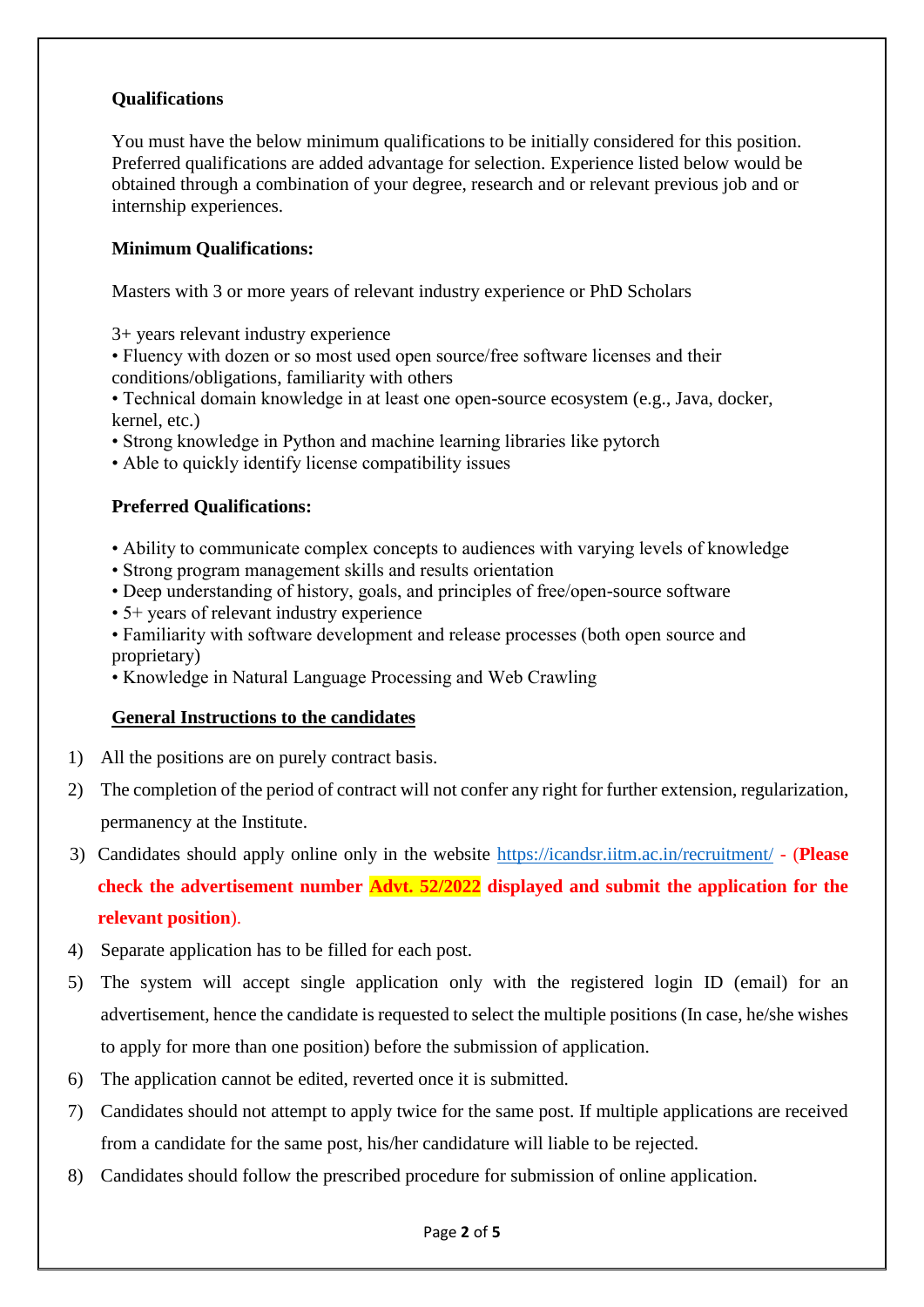- 9) Candidates are advised to fill their correct and active e-mail addresses in the online application as all correspondence will be made by the Institute through e-mail only.
- 10) The candidates applying for any post should ensure that they fulfil all the eligibility conditions for the post. Their admission to any stage of the selection process will be purely provisional subject to confirmation that they satisfy the prescribed eligibility conditions. Mere issue of registration certificate / call letter to the candidate will not imply that his/her candidature has been found eligible.
- 11) After successful online submission of application, a print out of the application form must be obtained and submitted when called for test. It will be required at the time of document verification/test/interview. Hard copy of the application is NOT to be sent to the Institute.
- 12) Candidates must be citizens of India. Persons who have migrated from Pakistan with the intention of permanently settling in India or subjects of Nepal are also eligible, but in their case a certificate of eligibility from the Government of India will be necessary for appointment. Such candidates should apply to the Government of India in the Ministry of Home Affairs for necessary certificate and furnish satisfactory proof of having so applied.
- 13) The prescribed qualifications are minimum and unless specified, they are required for consideration for the post, even if higher qualification has been acquired and the mere fact that a candidate possesses the same will not entitle him/her for being called for interview.
- 14) Relevant experience gained after the minimum qualifying degree will only be taken into consideration. Minimum requirements of qualifications and/or experience can be relaxed in respect of exceptionally outstanding candidates.
- 15) The experience required is relaxable at the discretion of the Institute in the case of candidates belonging to the Scheduled Caste / Scheduled Tribe, if at any stage of selection, the competent authority is of the opinion that sufficient number of candidates from these communities possessing the requisite experience are not likely to be available to fill up the vacancy reserved for them.
- 16) The Institute reserves the right to restrict the number of candidates for written / skill test / interview to a reasonable limit on the basis of qualifications, level and relevance of experience higher than the minimum prescribed in the advertisement and other academic achievements. The Institute also reserves the right of rejecting any or all the applications without assigning any reasons therefore.
- 17) Calling a candidate for test/interview merely indicates that it is felt that he/she with others may be suitable for the post and conveys no assurance whatsoever that he/she will be recommended or selected or his/her conditions specified in the application will be accepted.
- 18) Candidates will be short-listed for Test/Interview on the basis of the information provided by them in their online applications. They must ensure that such information is true. If at any subsequent stage or at the time of Test/Interview any information given by them or any claim made by them in their online applications is found to be false, their candidature will be liable to be rejected.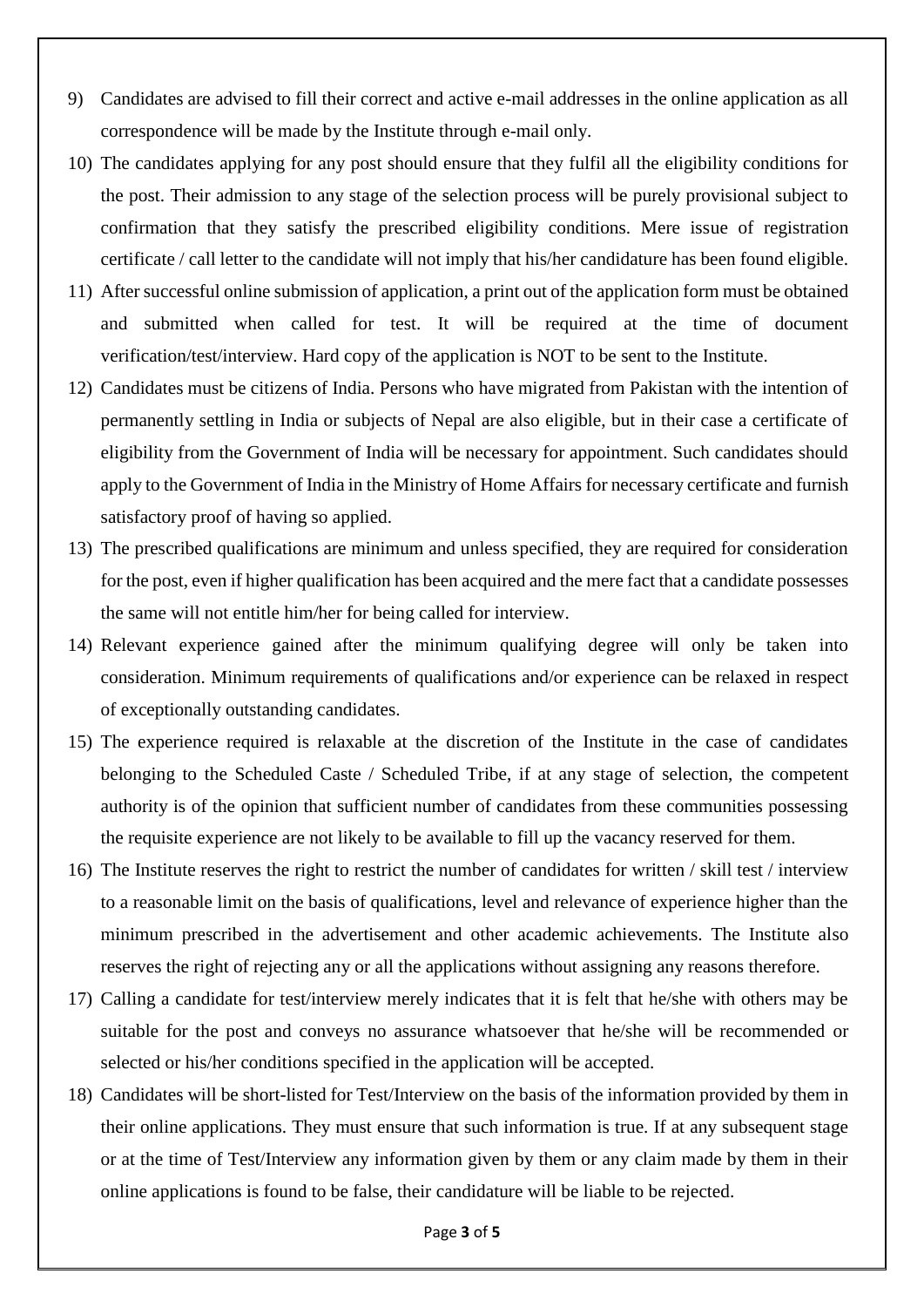- 19) The Institute shall verify the antecedents or documents submitted by a candidate at any time at the time of appointment or during the tenure of the service. In case, it is detected that the documents submitted by the candidates are fake or the candidate has clandestine antecedents/background and has suppressed the said information, then his services shall be liable to be terminated.
- 20) In case of any inadvertent mistake in the process of selection which may be detected at any stage even after the issue of appointment letter, the Institute reserves the right to modify/ withdraw/ cancel any communication made to the candidates.
- 21) Applicants who are working in **any one of the Project at IIT Madras**, must apply through proper channel otherwise they will be required to produce No-Objection Certificate at the time of document verification/Test/Interview. Candidates without NOC will not be permitted to appear for Test/Interview.
- 22) Candidates may send testimonials from persons intimately acquainted with their work and character. If the applicant is in employment, he/she should submit testimonials from the most recent employer or immediate superior as a referee.
- 23) The Institute has a right to decide the mode of screening and testing the applicant for short listing and selection.
- 24) The Institute solely reserves the right not to fill any advertised position without assigning any reason
- 25) Only shortlisted applicants will be contacted.
- 26) No correspondence whatsoever will be entertained from candidates regarding conduct and result of test/interview and reasons for not being called for interview. Canvassing in any form will be a disqualification.
- 27) The crucial date for determining the eligibility criteria for all candidates in every respect shall be the prescribed closing date for submission of online application.
- 28) The Institute strives to have a workforce which reflects gender balance and women candidates are encouraged to apply.
- 29) Any corrigendum/clarifications on this advertisement, if necessary, shall be uploaded on website and no separate communication will be sent for this purpose.
- 30) **The last date for submission of online application is 17/05/2022**
- 31) If there is any issue to submit the application please send E-mail to : [recruitment@imail.iitm.ac.in](mailto:recruitment@imail.iitm.ac.in) / [icsrrecruitment@iitm.ac.in](mailto:icsrrecruitment@iitm.ac.in) **Contact: 044- 2257 9796** on all working days from **9.00 AM to 05.30 PM (Monday to Friday – except National Holidays)**. (Please note, only technical issues will be accepted – No interim correspondence with reference to the selection process will be considered).
- 32) **Instructions to apply online:-**Eligible applicants would require to register and apply online through <https://icandsr.iitm.ac.in/recruitment/> and submit the application.